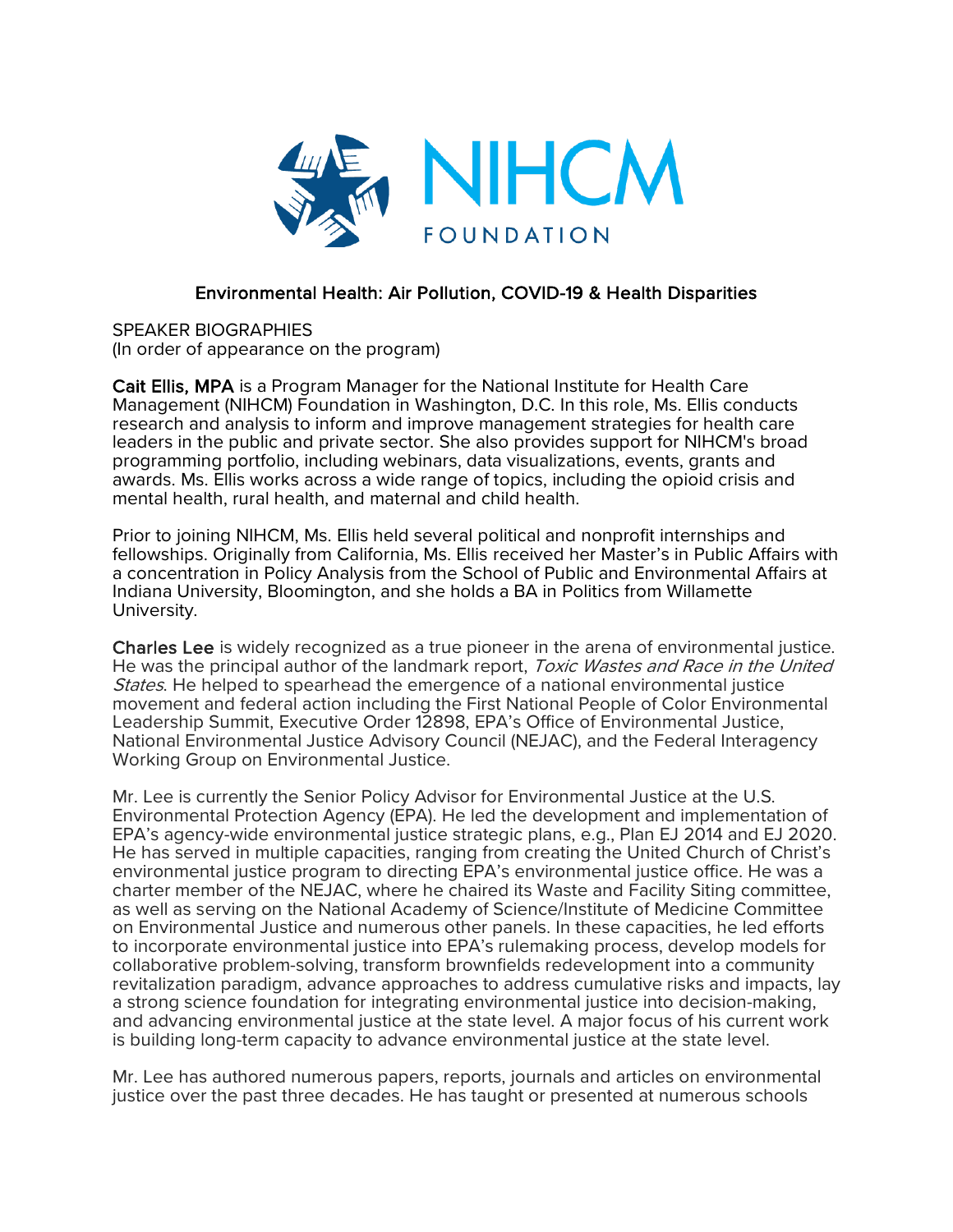and conferences, including the seminal academic conference on "Race and the Incidence of Environmental Hazards" at the University of Michigan. He is the recipient of many awards for his work, including the American Public Health Association's first Damu Smith Environmental Achievement Award. EPA Administrator Gina McCarthy presented to him the EJ Pioneer Award on the occasion of the 20<sup>th</sup> anniversary of the signing of Executive Order 12898. In February 2017, the 122nd Session of the South Carolina House of Representatives passed Resolution H\*3732 to honor his lifetime of accomplishments in environmental justice and contributions to bettering the lives of communities in that state.

Jeremy S. Hoffman, Ph.D is the Chief Scientist at the Science Museum of Virginia and Affiliate Faculty in the L. Douglas Wilder School of Government and Public Affairs and the Center for Environmental Studies at Virginia Commonwealth University. Dr. Hoffman has served as a member of the Environment Committee for the Museum of Science and Industry in Chicago, a Science Communication Fellow for the Oregon Museum of Science and Industry and the Mitchell Hamline School of Law, and was recently honored as one of Richmond's Top 40 Under 40 and one of the Grist 50 Fixers for 2020.

Valerie Stewart, MBA is the Director of Healthy Communities at the Blue Cross and Blue Shield of North Carolina Foundation, Valerie focuses on strengthening multi-sector partnerships to advance health equity where communities are inclusive of lived experience and can create the conditions to be healthy. She leads grantmaking to strengthen nonprofit infrastructure and collaborative networks that build community power and voice. Her previous roles include fundraising in the nonprofit sector, consulting for quality improvement and corporate communications. Valerie earned her undergraduate degree in communications from Butler University (Indianapolis) and an MBA from the Kenan-Flagler School of Business at the University of North Carolina Chapel Hill. She loves to spend time outdoors with her twin sons and new puppy, and her self-care includes running, reading and organizing.

Josie Williams is the Executive Director for the Greensboro Housing Coalition (GHC), a leading housing advocacy nonprofit in Greensboro, NC. Josie joined GHC in 2016 as Director of Community Engagement for the community-centered health partnership Collaborative Cottage Grove. She quickly distinguished herself as a compassionate, strategic leader and aimed to work with residents and a cross-sector collective of organizations to create a positive sustainable impact in underserved communities. She is a Greensboro native and developed her passion for community and addressing social determinants of health from personal experience with housing insecurity. Prior to working at the Greensboro Housing Coalition, she worked for the United Planning Organization in Washington, DC as an Advocacy Specialist. Currently, Josie is working towards completing a Master's in Public Affairs at the University of North Carolina at Greensboro.

Williams has been honored for her work with a number of awards and recognition, among them the 2019 Sojourner Truth Award, which is the Greensboro Club of The National Association of Negro Business and Professional Women's Club's (NANBPWC) highest Recognition, and is given to a woman whose life parallels the life and qualities of Sojourner Truth; the 2018 National Grassroots Policy and Community Engagement Award from Communities Joined in Action; and the 2016 Justice and Policy Studies Community Service Award from the Justice and Policy Department at Guilford College. She is also the State Chair of the Cooperative Extension at NC A & T State University's Strategic Planning Council and has recently been appointed as a member of the NC Institute of Medicine, a distinguished group of more than 150 health and policy leaders in North Carolina.